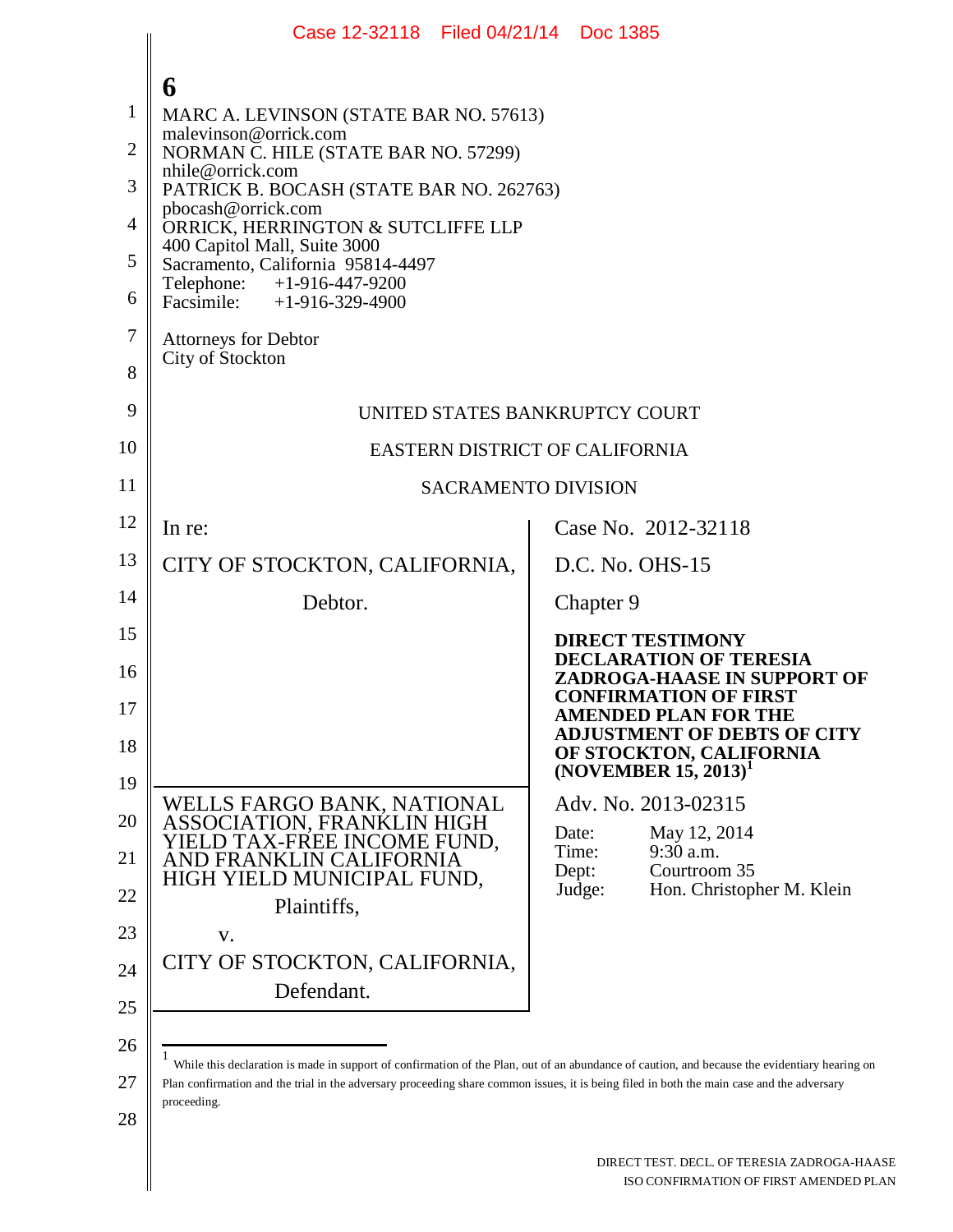# Case 12-32118 Filed 04/21/14 Doc 1385

2

1

I, Teresia Zadroga-Haase, hereby declare:

3 4 5 6 7 1. I am the Human Resources Director for the City of Stockton, California ("the City" or "Stockton"). I make this declaration in support of confirmation of the City of Stockton, California's ("City") First Amended Plan For The Adjustment Of Debts Of City Of Stockton, California (November 15, 2013). In my capacity as Human Resources Director, I am responsible for administering the City's human resources, labor relations, workforce planning, equal employment, risk management, and benefits administration functions.

8 9 10 11 12 13 14 15 16 2. There are  $1,101$  persons with Retiree Health Benefit Claims<sup>2</sup> against the City. These 1,101 claimants, whose Retiree Health Benefit Claims the Plan classifies in Class 12, are a subset of the members of Class 15, which includes the City's over 2,100 CalPERS retirees as well as current and former employees entitled to City CalPERS pension benefits. Although all 1,101 Retiree Health Benefit Claimants are City CalPERS retirees, not all City CalPERS retirees are Retiree Health Benefit Claimants. A Retiree Health Benefit Claimant has two separate and distinct interests. One of these, pension benefits paid to him by the City through CalPERS, is shared with all 2,100 CalPERS retirees. The other, lifetime health benefits paid to him by the City pursuant to labor agreements executed by the City, is not.

17 18 19 20 21 22 23 24 25 26 3. Attached hereto as **Exhibit A** is a true and correct copy of a forecast of what the yearly cost of the City's retiree health benefit program would have been if the City had not eliminated its contribution to retiree health benefit payments. This forecast was prepared by the Segal Company, the City's health insurance and other post-employment benefits actuary. As reflected in the forecast, retiree health benefit claims would have cost the City approximately \$14.9 million in fiscal year ("FY") 2012-2013. The cost in FY 2013-2014 to date would have been approximately \$11.7 million (the approximate forecasted cost for all 12 months of FY 2013- 2014, \$15.6 million, prorated for the period of July 1, 2013 through March 31, 2014). The filing of the bankruptcy case has enabled the City to avoid paying these amounts, meaning that the bankruptcy has allowed the City to avoid paying approximately \$26.6 million in retiree health

27

<sup>28</sup>  $2^2$  Capitalized terms used but not defined herein have the meaning ascribed to them in the First Amended Plan for the Adjustment of Debts of City of Stockton, California (November 15, 2013) [Dkt. No. 1204].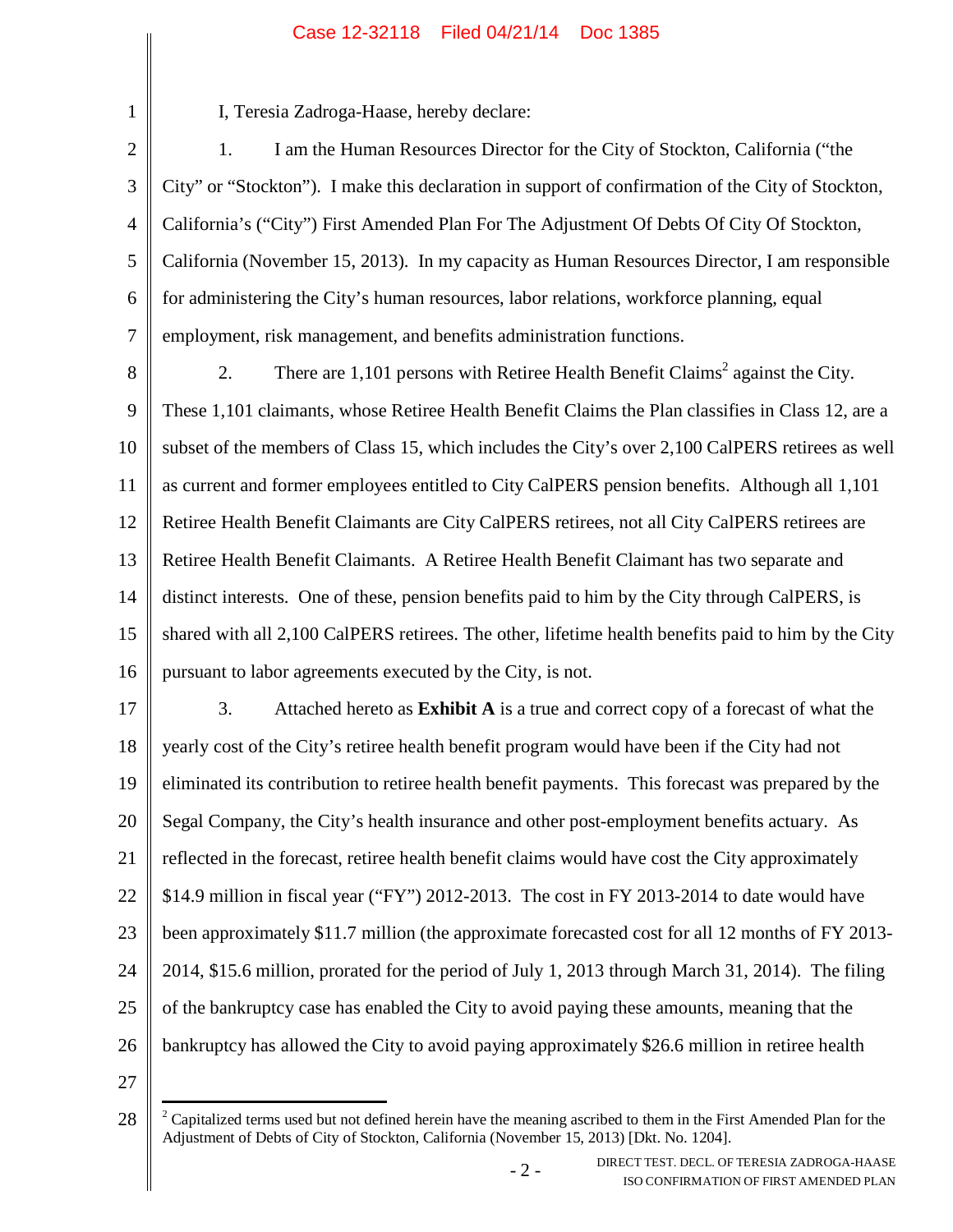### Case 12-32118 Filed 04/21/14 Doc 1385

benefit costs to date. Because the Association of Retired Employees of the City of Stockton ("ARECOS") already has pursued legal action against the City for the breach of its retiree health benefit obligations, I believe that, were the bankruptcy case dismissed, ARECOS or some other group claiming to represent Retiree Health Benefit Claimants would sue the City for payment of the amount of the unpaid benefits to date.

The Retirees Settlement is no bonanza for Retiree Health Benefit Claimants. If the 6 4.  $\overline{7}$ Plan is confirmed, each Retiree Health Benefit Claimant will receive approximately a penny for 8 each dollar of his or her Retiree Health Benefit Claim. Even with the cost reductions associated 9 with the Affordable Care Act, health insurance premiums—especially for older individuals— 10 remain expensive. For many Retiree Health Benefit Claimants, the amount they will receive 11 under the Plan will cover only a few months of premiums for a health insurance policy purchased on a public exchange. For example, a Retiree Health Benefit Claimant with a claim of \$1 million 12 will receive \$10,000. The FY 2013-2014 City self-pay retiree monthly medical premium for the 13  $14$ Under 65 Modified Self-Funded plan is \$1,035.85 for the retiree only, and \$1,864.53 for the retiree plus one dependent. A settlement of \$10,000 (i.e., 1% of \$1 million) would not cover even 15 16 12 months' premium for the retiree only, and would cover less than six months' premium for the 17 retiree plus one dependent.

18

22

23

24

25

26

27

28

1

 $\overline{2}$ 

3

 $\overline{4}$ 

5

Executed this  $2l^{t}$  day of April 2014, at  $\sqrt{4ack}$  on , California. I declare 19 under penalty of perjury under the laws of the State of California and the United States of 20 21 America that the foregoing is true and correct.

Leuria Etanse

OHSUSA: 757643170.1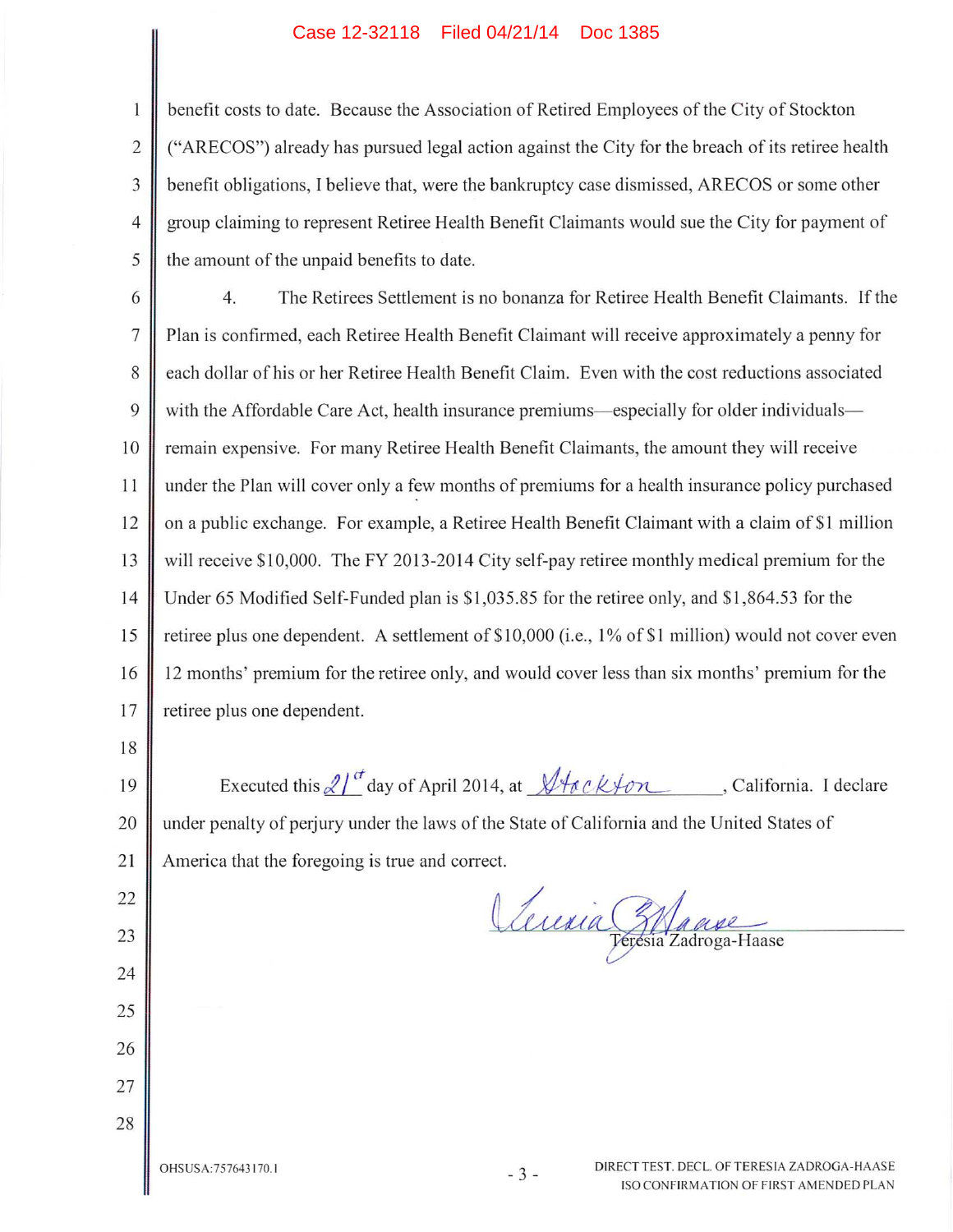# Exhibit A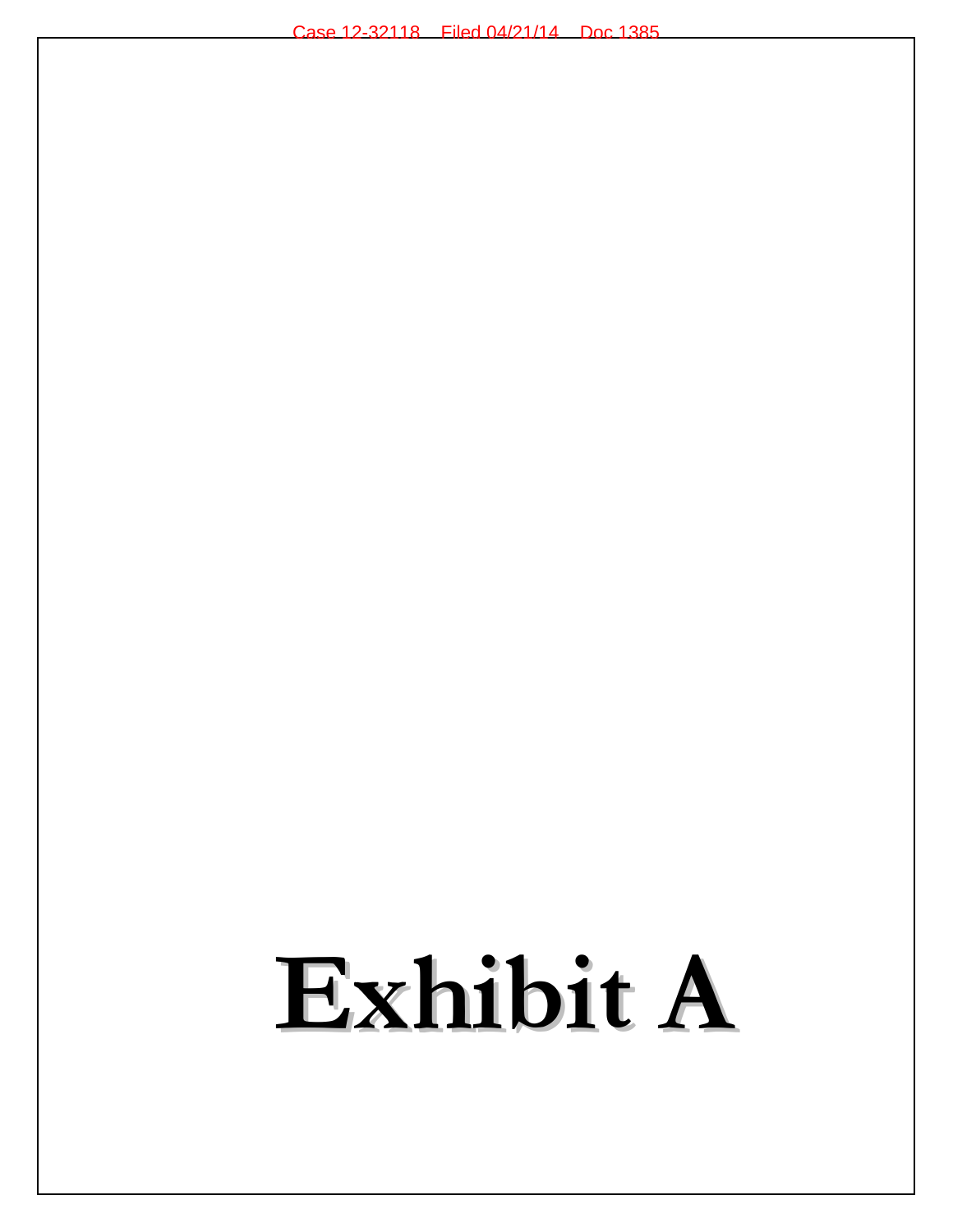## CITY OF STOCKTON BANKRUPTCY STUDY PROJECTED RETIREE HEALTH COSTS

| Year            |                        | <b>Projected Costs</b> |  |  |
|-----------------|------------------------|------------------------|--|--|
| Ended           |                        |                        |  |  |
| <b>June 30,</b> | Annual                 | Cumulative             |  |  |
| 2013            | 14,919,712             | 14,919,712             |  |  |
| 2014            | 15,555,962             | 30,475,674             |  |  |
| 2015            | 16,038,883             | 46,514,557             |  |  |
| 2016            | 16,513,171             | 63,027,728             |  |  |
| 2017            | 16,854,112             | 79,881,840             |  |  |
| 2018            | 17,040,154             | 96,921,994             |  |  |
| 2019            | 17,026,612             | 113,948,606            |  |  |
| 2020            | 17,041,141             | 130,989,747            |  |  |
| 2021            | 17,111,465             | 148,101,212            |  |  |
| 2022            | 16,734,478             | 164,835,690            |  |  |
|                 |                        |                        |  |  |
| 2023            | 16,591,229             | 181,426,919            |  |  |
| 2024            | 16,255,928             | 197,682,847            |  |  |
| 2025            | 16,296,902             | 213,979,749            |  |  |
| 2026            | 16,128,568             | 230,108,317            |  |  |
| 2027            | 15,560,288             | 245,668,605            |  |  |
| 2028            | 15,312,676             | 260,981,281            |  |  |
| 2029            | 15,325,322             | 276,306,603            |  |  |
| 2030            | 15,230,484             | 291,537,087            |  |  |
| 2031            | 15,120,823             | 306,657,910            |  |  |
| 2032            | 14,970,506             | 321,628,416            |  |  |
| 2033            | 14,819,087             | 336,447,503            |  |  |
| 2034            | 14,556,248             | 351,003,751            |  |  |
| 2035            | 14,283,793             | 365,287,544            |  |  |
| 2036            | 13,918,697             | 379,206,241            |  |  |
| 2037            | 13,452,091             | 392,658,332            |  |  |
| 2038            | 12,904,248             | 405,562,580            |  |  |
| 2039            | 12,334,811             | 417,897,391            |  |  |
| 2040            | 11,705,505             | 429,602,896            |  |  |
| 2041            | 11,004,864             | 440,607,760            |  |  |
| 2042            | 10,300,600             | 450,908,360            |  |  |
| 2043            | 9,634,319              | 460,542,679            |  |  |
| 2044            | 8,951,554              | 469,494,233            |  |  |
| 2045            | 8,287,777              | 477,782,010            |  |  |
| 2046            | 7,609,337              | 485,391,347            |  |  |
| 2047            | 6,946,526              | 492,337,873            |  |  |
| 2048            | 6,324,907              | 498,662,780            |  |  |
| 2049            | 5,733,526              | 504,396,306            |  |  |
| 2050            | 5,166,114              | 509,562,420            |  |  |
| 2051            | 4,634,923              | 514,197,343            |  |  |
| 2052            | 4,142,114              | 518,339,457            |  |  |
| 2053            | 3,689,097              | 522,028,554            |  |  |
| 2054            | 3,275,243              | 525,303,797            |  |  |
|                 |                        |                        |  |  |
| 2055<br>2056    | 2,899,180<br>2,559,343 | 528,202,977            |  |  |
|                 |                        | 530,762,320            |  |  |
| 2057            | 2,254,005              | 533,016,325            |  |  |
| 2058            | 1,979,573              | 534,995,898            |  |  |
| 2059            | 1,731,965              | 536,727,863            |  |  |